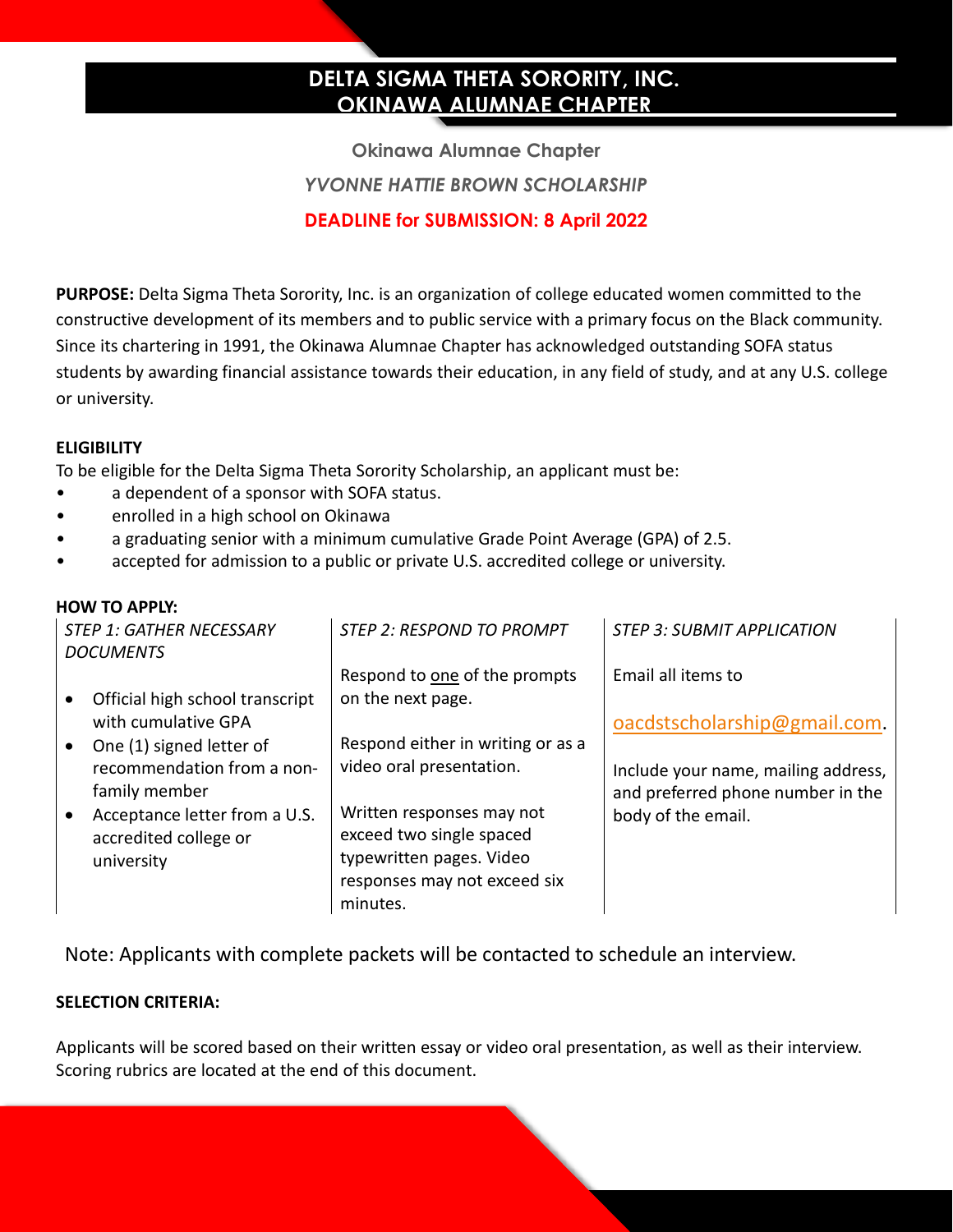# **DELTA SIGMA THETA SORORITY, INC. OKINAWA ALUMNAE CHAPTER**

# **Respond to one (1) of the prompts below:**

*a)* **Prompt#1:** *In the wake of the 2020 elections, several states, including Georgia, Texas, and North Carolina, have proposed Voting Laws in an effort to ensure that every vote is accurate and accounted for. Residents of these states and legal analysts have opposing views as to the effectiveness and necessity of these laws. Please choose a state and a law. Describe whether you agree or disagree with the effectiveness of the law. Include supporting evidence with your response.*

*or*

*b)* **Prompt#2:** *COVID-19 vaccinations have been made available to individuals around the world. Regardless of choice, a vaccine mandate went into effect for all federal employees on November 22, 2021. The mandate requires vaccination and reporting of vaccination status. Do you agree? Why or why not? Include supporting evidence with your response.*

Responses may be provided either in writing or as a video oral presentation as follows:

- a) **If written** no more than two pages typed, single spaced
- b) **If video** no more than 6 minutes long

\*\*\* If awarded a scholarship, the funds will be made payable to the college/university on the behalf of the awardee. Scholarship winners must email the college/university enrollment verification form to the Okinawa Alumnae Chapter at **oacdstscholarship@gmail.com.** The deadline for receiving the enrollment verification form is 30 September 2022.

Items submitted to the Okinawa Alumnae Chapter (OAC) will not be returned and become the property of the OAC. \*\*\*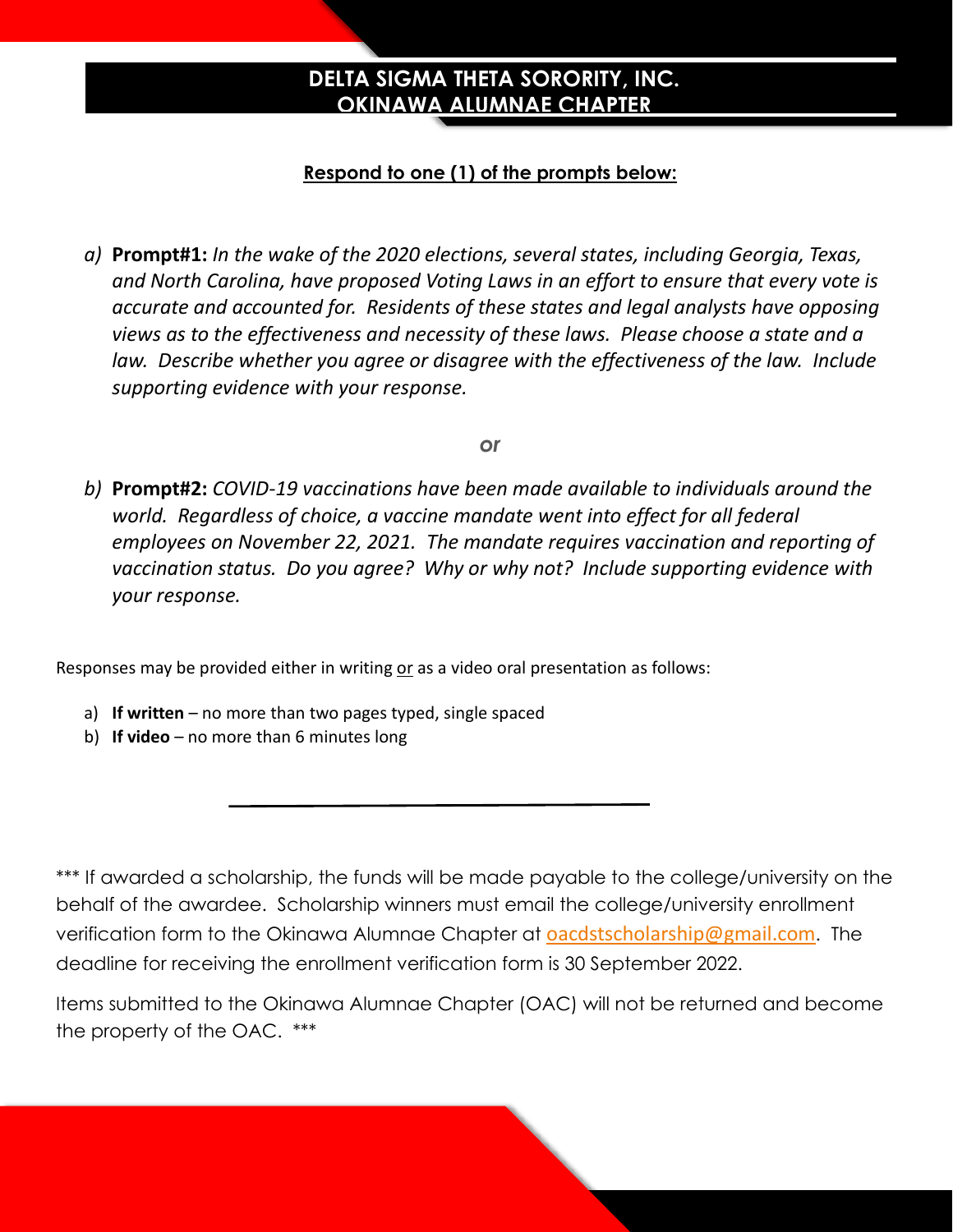# *Grade-Specific Rubric for Argumentative Writing: Grades 11-12*

|                                                                                                                                                       | Δ                                                                                                                                                                                                                                                                                                                                                                                                                                                                                                                                                                                                                                                                                                      | 3                                                                                                                                                                                                                                                                                                                                                                                                                                                                                                                                                                                                                                                                                                                     | 2                                                                                                                                                                                                                                                                                                                                                                                                                                                                                                                                                                                                                                                                                                                                          | 1                                                                                                                                                                                                                                                                                                                                                                                                                                                                                                                                                                                                                                                               | $\mathbf{0}$                                                                                                                                                                                                                                                                                                                                                                                                              |
|-------------------------------------------------------------------------------------------------------------------------------------------------------|--------------------------------------------------------------------------------------------------------------------------------------------------------------------------------------------------------------------------------------------------------------------------------------------------------------------------------------------------------------------------------------------------------------------------------------------------------------------------------------------------------------------------------------------------------------------------------------------------------------------------------------------------------------------------------------------------------|-----------------------------------------------------------------------------------------------------------------------------------------------------------------------------------------------------------------------------------------------------------------------------------------------------------------------------------------------------------------------------------------------------------------------------------------------------------------------------------------------------------------------------------------------------------------------------------------------------------------------------------------------------------------------------------------------------------------------|--------------------------------------------------------------------------------------------------------------------------------------------------------------------------------------------------------------------------------------------------------------------------------------------------------------------------------------------------------------------------------------------------------------------------------------------------------------------------------------------------------------------------------------------------------------------------------------------------------------------------------------------------------------------------------------------------------------------------------------------|-----------------------------------------------------------------------------------------------------------------------------------------------------------------------------------------------------------------------------------------------------------------------------------------------------------------------------------------------------------------------------------------------------------------------------------------------------------------------------------------------------------------------------------------------------------------------------------------------------------------------------------------------------------------|---------------------------------------------------------------------------------------------------------------------------------------------------------------------------------------------------------------------------------------------------------------------------------------------------------------------------------------------------------------------------------------------------------------------------|
| <b>Development</b><br>of Ideas<br>$W.11 - 12.1$<br>W.11-12.4<br>$W.11 - 12.8$<br>WHST.11-12.1<br>WHST.11-12.4<br>WHST.11-12.8                         | • Valid reasoning and the most relevant<br>evidence fairly develop the claim(s) and<br>counterclaim(s).<br>• Strengths and limitations for claims and<br>counterclaims are supplied in a manner<br>that anticipates the audience's<br>knowledge level, concerns, values, and<br>possible biases.<br>• When additional research is required,<br>information is drawn from multiple<br>authoritative print and digital sources,<br>integrated into the text selectively in a<br>way that maintains the flow of ideas and<br>avoids overreliance on any one source;<br>information is cited correctly following a<br>standard format.<br>• The argument is appropriate to task,<br>purpose, and audience. | • Valid reasoning and relevant evidence<br>generally support the claim(s) and<br>counterclaim(s) in a way that is mostly<br>fair.<br>Strengths and limitations for claims and<br>counterclaims are generally supplied in a<br>manner that suggests some awareness<br>of the audience's knowledge level.<br>• When additional research is required,<br>information is drawn from relevant print<br>and digital sources, integrated into the<br>text in a way that mostly maintains the<br>flow of ideas and generally avoids<br>overreliance on any one source;<br>information is generally cited correctly<br>following a standard format.<br>• The argument is mostly appropriate to<br>task, purpose, and audience. | Reasoning and evidence partially<br>support the claim(s) and<br>counterclaims(s) in a way that may be<br>unfair at times.<br>Strengths and limitations for claims or<br>counterclaims are occasionally supplied<br>in a way that suggests minimal<br>awareness of the audience's knowledge<br>level, concerns, values, and possible<br>biases.<br>• When additional research is required,<br>information is drawn from mostly<br>relevant sources and integrated into the<br>text in a way that at times maintains the<br>flow of ideas; much of the information<br>may be drawn from one source;<br>information is at times cited incorrectly.<br>• The argument reflects some<br>misunderstanding of the task, purpose,<br>and audience. | • Reasoning and evidence insufficiently or<br>unfairly support the claim(s).<br>• Strengths and limitations for claims or<br>counterclaims are supplied in a way that<br>suggests insufficient awareness of the<br>audience's knowledge level, concerns,<br>values, and possible biases.<br>• When additional research is required,<br>sources are insufficient, irrelevant,<br>and/or lacking in credibility; information<br>may be entirely drawn from one source;<br>information is frequently quoted or<br>paraphrased incorrectly, and/or cited<br>inaccurately.<br>• The argument reflects little<br>understanding of the task, purpose, and<br>audience. | • The claim is unclear or fully<br>unsupported.<br>Strengths and limitations for claims or<br>counterclaims are supplied in a way that<br>suggests no awareness of the audience's<br>knowledge level, concerns, values, and<br>possible biases.<br>Sources were required but not<br>consulted; information from sources is<br>missing.<br>• The argument reflects no understanding<br>of the task, purpose, and audience. |
| Organization<br>$W.11 - 12.1$<br>W.11-12.4<br>WHST.11-12.1<br>WHST.11-12.4                                                                            | • The opening engages the reader, clearly<br>introduces precise, knowledgeable<br>claim(s), and distinguishes the claim (s)<br>from alternate or opposing claims.<br>• The organization logically sequences<br>claim(s), counterclaims, reasons, and<br>evidence.<br>• A variety of words, phrases, and clauses,<br>as well as varied syntax, link the major<br>sections of the text, create cohesion,<br>and clarify the logical relationship<br>between reasons and evidence, and<br>between claim(s) and counterclaims.<br>• The conclusion clearly follows from and<br>strengthens the argument.                                                                                                   | The opening introduces the claim(s) and<br>distinguishes the claim (s) from alternate<br>or opposing claim.<br>• The organization sequences claim(s),<br>counterclaims, reasons, and evidence.<br>• Words, phrases, and clauses, as well as<br>varied syntax, occasionally link sections<br>of text and clarify the relationship<br>between reasons and evidence, claim(s)<br>and counterclaims.<br>• The conclusion follows from and<br>supports the argument.                                                                                                                                                                                                                                                       | The opening introduces a claim in a way<br>that is somewhat unclear or incomplete.<br>• The organization occasionally makes the<br>relationship among claims,<br>counterclaims, reasons, or evidence<br>somewhat unclear.<br>Words, phrases, and clauses occasionally<br>suggest the relationships between<br>claim(s), counterclaims, reasons, and<br>evidence.<br>• The conclusion is somewhat unrelated<br>to the argument.                                                                                                                                                                                                                                                                                                             | • The opening introduces a claim in a way<br>that is unclear or incomplete.<br>• The organization frequently makes the<br>relationship among claims,<br>counterclaims, reasons, or evidence<br>unclear.<br>Words, phrases, and clauses<br>$\bullet$<br>infrequently suggest the relationships<br>between claim(s), counterclaims,<br>reasons, and evidence.<br>• The conclusion is not clearly related to<br>the argument.                                                                                                                                                                                                                                      | • The opening is missing.<br>• Supporting reasons and evidence are<br>lacking.<br>• Words, phrases, and clauses meant to<br>clarify the relationships between ideas<br>are incorrectly used or missing.<br>• The conclusion is missing.                                                                                                                                                                                   |
| <b>Word Choice</b><br>and Style<br>$W.11-12.1$<br>W.11-12.4<br>WHST.11-12.1<br>WHST.11-12.4<br>$L.11 - 12.3$<br>$L.11 - 12.6$<br>CCRA.L.3<br>CCRA.L.6 | • Language is precise; domain-specific and<br>academic vocabulary are used<br>appropriately for the audience and<br>purpose.<br>• The style is engaging and (if<br>appropriate) consistently formal; the<br>tone is objective when appropriate<br>for the conventions of the discipline.<br>• Syntax is varied for effect.                                                                                                                                                                                                                                                                                                                                                                             | Language is often precise; domain-<br>specific and academic vocabulary are<br>used in a way that is mostly appropriate<br>for the audience and purpose.<br>• The style is consistent and (if<br>appropriate) generally formal; the<br>tone is generally objective when<br>appropriate for the conventions of<br>the discipline.<br>• Syntax is generally varied for effect.                                                                                                                                                                                                                                                                                                                                           | Language often lacks precision; domain-<br>specific and academic vocabulary may<br>be used incorrectly or in a way that is<br>inappropriate for the audience and<br>purpose.<br>• The style and tone are occasionally<br>inconsistent or inappropriate for the<br>conventions of the discipline.<br>• Syntax is occasionally varied for effect.                                                                                                                                                                                                                                                                                                                                                                                            | • Language generally lacks precision;<br>domain-specific words or academic<br>vocabulary are often used incorrectly.<br>• The style and tone are frequently<br>inconsistent or inappropriate for the<br>conventions of the discipline.<br>• Syntax is rarely varied for effect.                                                                                                                                                                                                                                                                                                                                                                                 | Language lacks precision; domain-<br>specific words and academic vocabulary<br>are missing.<br>• The style and tone are inconsistent or<br>inappropriate for the conventions of<br>the discipline.<br>• Syntax is not varied for effect.                                                                                                                                                                                  |
| <b>Mechanics</b><br>$L.11 - 12.1 & 2$<br><b>CCRA.L.1 &amp; 2</b>                                                                                      | • Few minor errors in grammar, usage,<br>capitalization, punctuation, and spelling<br>may be present, but the meaning is<br>clear.                                                                                                                                                                                                                                                                                                                                                                                                                                                                                                                                                                     | • Errors in grammar, usage, capitalization,<br>punctuation, and spelling occasionally<br>make the meaning less clear.                                                                                                                                                                                                                                                                                                                                                                                                                                                                                                                                                                                                 | Errors in grammar, usage, capitalization,<br>٠<br>punctuation, and spelling often make<br>the meaning less clear.                                                                                                                                                                                                                                                                                                                                                                                                                                                                                                                                                                                                                          | • Frequent errors in grammar, usage,<br>capitalization, punctuation, and spelling<br>make the meaning hard to understand.                                                                                                                                                                                                                                                                                                                                                                                                                                                                                                                                       | • Frequent and varied errors in grammar,<br>usage, capitalization, punctuation, and<br>spelling make the meaning hard to<br>understand.                                                                                                                                                                                                                                                                                   |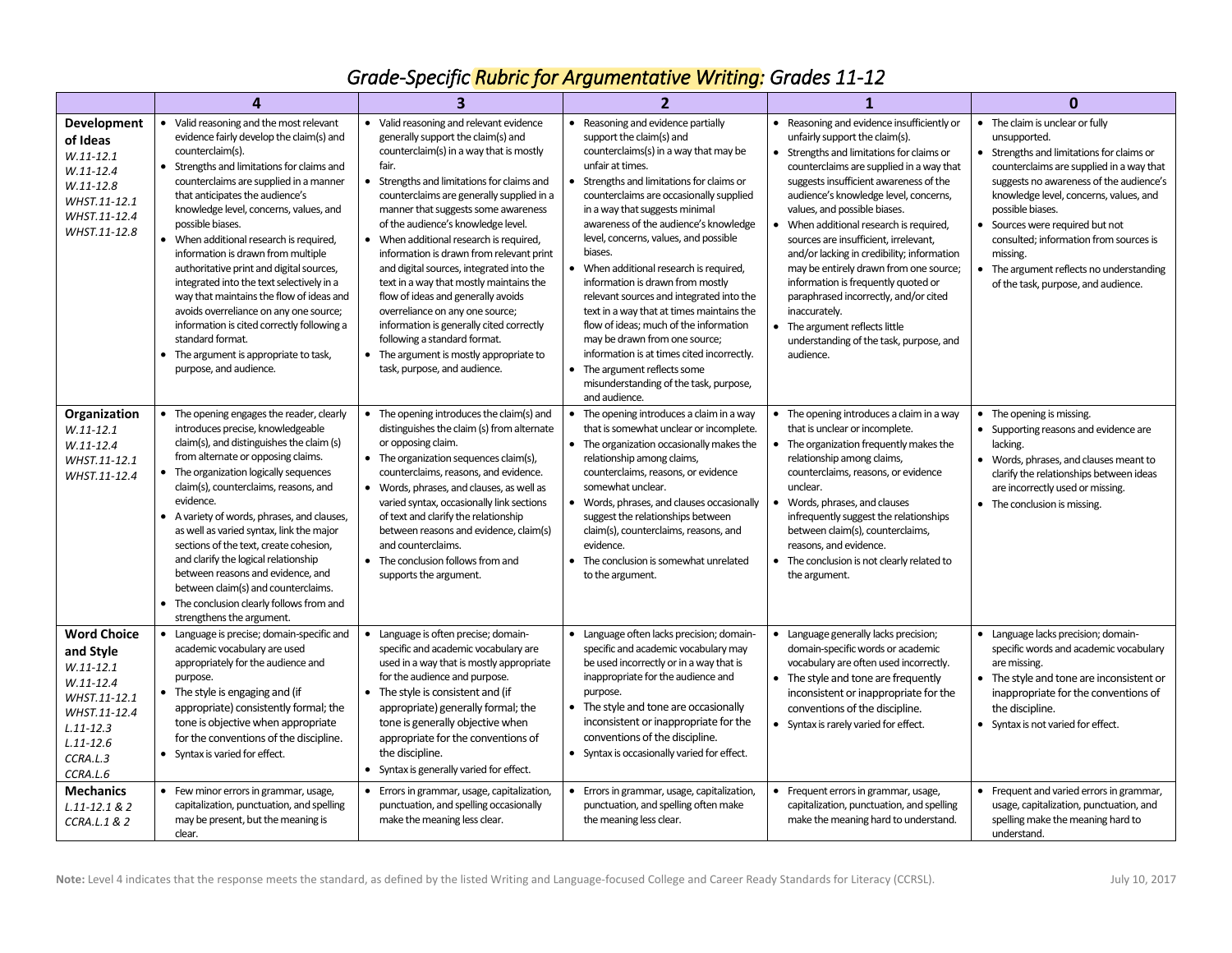## *Rubric for Presentations: Grades 11–12*

To inform evaluation, this rubric explains how the criteria for each category might appear at different levels of competency. Text in **black** comes from the Speaking and Listening standards and the Language standards for each grade level; supplemental text in **bold/blue** comes from other grade levels, from the Writing standards, or from the capacities of the literate individual, as described here.

|                                    | 4                                                                                                                                                                                                                                                                                                                                                                                                                                                                                                                                                                  | $\overline{\mathbf{3}}$                                                                                                                                                                                                                                                                                                                                                                                                                                | $\overline{2}$                                                                                                                                                                                                                                                                                                                                                                                                                                                                    | 1                                                                                                                                                                                                                                                                                                                                                                                                                                                                          | $\bf{0}$                                                                                                                                                                                                                                                                                                                                                                                 |
|------------------------------------|--------------------------------------------------------------------------------------------------------------------------------------------------------------------------------------------------------------------------------------------------------------------------------------------------------------------------------------------------------------------------------------------------------------------------------------------------------------------------------------------------------------------------------------------------------------------|--------------------------------------------------------------------------------------------------------------------------------------------------------------------------------------------------------------------------------------------------------------------------------------------------------------------------------------------------------------------------------------------------------------------------------------------------------|-----------------------------------------------------------------------------------------------------------------------------------------------------------------------------------------------------------------------------------------------------------------------------------------------------------------------------------------------------------------------------------------------------------------------------------------------------------------------------------|----------------------------------------------------------------------------------------------------------------------------------------------------------------------------------------------------------------------------------------------------------------------------------------------------------------------------------------------------------------------------------------------------------------------------------------------------------------------------|------------------------------------------------------------------------------------------------------------------------------------------------------------------------------------------------------------------------------------------------------------------------------------------------------------------------------------------------------------------------------------------|
| Ideas                              | The speaker<br>• Presents information, findings, and<br>supporting evidence. (SL.11-12.4)<br>• Conveys a clear and distinct perspective.<br>$(SL.11-12.4)$<br>• Addresses alternative or opposing<br>perspectives. (SL.11-12.4)<br>Develops ideas with a substance and style<br>appropriate to the purpose, the audience,<br>and a range of formal and informal tasks.<br>$(SL.11-12.4)$                                                                                                                                                                           | The speaker $\dots$<br>• Occasionally loses focus on the information,<br>findings, and supporting evidence. (SL.11-<br>12.4<br>Conveys a perspective that is somewhat<br>$\bullet$<br>clear and distinct. (SL.11-12.4)<br>Partially addresses alternative or opposing<br>perspectives. (SL.11-12.4)<br>Develops ideas with a substance and style<br>generally appropriate to the purpose,<br>audience, and task. (SL.11-12.4)                          | The speaker $\dots$<br>• Frequently loses focus on the information,<br>findings, and supporting evidence. (SL.11-<br>12.4)<br>• Conveys a perspective that is at times unclear<br>or difficult to distinguish. (SL.11-12.4)<br>• Addresses alternative or opposing<br>perspectives in a way that is insufficient or<br>partly inaccurate. (SL.11-12.4)<br>• Develops ideas with a substance and style<br>often inappropriate for the purpose,<br>audience, and task. (SL.11-12.4) | The speaker<br>• Is fully unfocused on the information, findings,<br>and supporting evidence. (SL.11-12.4)<br>• Conveys a perspective that is fully unclear<br>and difficult to distinguish. (SL.11-12.4)<br>• Addresses alternative or opposing<br>perspectives in a way that is fully insufficient<br>and mostly inaccurate. (SL.11-12.4)<br>• Develops ideas with a substance and style<br>generally inappropriate for the purpose,<br>audience, and task. (SL.11-12.4) | The speaker<br>• Does not present information, findings, and<br>supporting evidence. (SL.11-12.4)<br>• Does not convey a clear or distinct<br>perspective. (SL.11-12.4)<br>• Does not address alternative or opposing<br>perspectives. (SL.11-12.4)<br>• Does not develop the topic. (SL.11-12.4)                                                                                        |
| Organization                       | • Presents a line of reasoning that listeners<br>can follow. (SL.11-12.4)<br>• Organizes information in a way that is<br>appropriate to the purpose, audience, and<br>task. (SL.11-12.4)<br>• Clearly introduces the topic of the<br>presentation. (W.11-12.1-3)<br>Uses appropriate and varied words or<br>phrases, as well as varied syntax, to create<br>cohesion and clarify relationships between<br>sections of the presentation and/or ideas.<br>$(W.11 - 12.1 - 3)$<br>• Has a conclusion that follows from and<br>supports presented ideas. (W.11-12.1-3) | Presents a line of reasoning that listeners<br>$\bullet$<br>can generally follow. (SL.11-12.4)<br>• Organizes information in a way that is<br>mostly appropriate to the purpose,<br>audience, and task. (SL.11-12.4)<br>• Introduces the topic of the presentation.<br>$(W.11 - 12.1 - 3)$<br>Often uses words or phrases to create<br>cohesion and clarify relationships between<br>ideas. (W.11-12.1-3)<br>$\bullet$ Has a conclusion. (W.11-12.1-3) | • Presents a line of reasoning that is often<br>difficult to follow. (SL.11-12.4)<br>• Organizes information in a way that is<br>generally inappropriate to the purpose,<br>audience, or task. (SL.11-12.4)<br>• Lacks an introduction or conclusion. (W.11-<br>$12.1 - 3$<br>• Rarely uses words or phrases to create<br>cohesion or clarify relationships between<br>ideas. (W.11-12.1-3)                                                                                       | • Presents a line of reasoning that is generally<br>difficult to follow. (SL.11-12.4)<br>• Organizes information in a way that is fully<br>inappropriate to the purpose, audience, or<br>task. (SL.11-12.4)<br>• Lacks an introduction and conclusion.<br>$(W.11 - 12.1 - 3)$<br>• Does not use words or phrases to create<br>cohesion or darify relationships between<br>ideas. (W.11-12.1-3)                                                                             | • Does not present a line of reasoning. (SL.11-<br>12.4)<br>• Does not organize information. (SL.11-12.4)<br>• Does not present enough information to<br>warrant an introduction or conclusion.<br>$(W.11 - 12.1 - 3)$<br>• Does not present enough information to<br>warrant the use of words or phrases to<br>create cohesion or clarify relationships<br>between ideas. (W.11-12.1-3) |
| Media                              | · Makes strategic use of digital media (e.g.,<br>textual, graphical, audio, visual, and<br>interactive elements) to enhance<br>understanding of findings, reasoning, and<br>evidence, and add interest. (SL.11-12.5)                                                                                                                                                                                                                                                                                                                                               | • Uses digital media to convey findings,<br>reasoning, and evidence, and to add<br>interest. (SL.11-12.5)                                                                                                                                                                                                                                                                                                                                              | • Uses digital media that do not convey<br>relevant findings, reasoning, or evidence, or<br>that somewhat distract, mislead, or confuse<br>listeners. (SL.11-12.5)                                                                                                                                                                                                                                                                                                                | • Uses digital media that are fully inaccurate,<br>misleading, unrelated, or distracting. (SL.11-<br>12.5)                                                                                                                                                                                                                                                                                                                                                                 | • Does not use digital media. (SL.11-12.5)                                                                                                                                                                                                                                                                                                                                               |
| Delivery                           | • Uses appropriate eye contact, adequate<br>volume, effective inflection, concise speech,<br>and clear pronunciation to hold the<br>audience's attention and emphasize<br>important points. (SL.8.4, SL.9-10.5)<br>• Uses natural gestures and movements.<br>Appears poised and confident.<br>Uses a variety of techniques (e.g., asks a<br>$\bullet$<br>question, shares an anecdote, presents a<br>statistic, facilitates a short activity) to<br>engage the audience.                                                                                           | • Frequently uses appropriate eye contact,<br>adequate volume, concise speech, and<br>effective inflection to hold the audience's<br>attention and emphasize important points.<br>(SL.8.4, SL.9-10.5)<br>• Uses gestures and movements that are<br>mostly natural.<br><b>Generally appears confident.</b><br>• Uses techniques to engage the audience.                                                                                                 | Occasionally uses appropriate eye contact,<br>$\bullet$<br>adequate volume, concise speech, and<br>effective inflection. (SL.8.4, SL.9-10.5)<br>• Uses gestures and movements that are<br>occasionally natural.<br>• Frequently appears to lack confidence.<br>Attempts to engage the audience;<br>$\bullet$<br>however, techniques are often<br>unsuccessful.                                                                                                                    | • Often uses inappropriate eye contact,<br>inadequate volume, unconcise speech, and<br>ineffective inflection. (SL.8.4, SL.9-10.5)<br>• Uses gestures and movements that are<br>often unnatural.<br>• Mostly appears to lack confidence.<br>• Makes little attempt to engage the<br>audience.                                                                                                                                                                              | • Does not use appropriate eye contact,<br>adequate volume, concise speech, or<br>effective inflection. (SL.8.4, SL.9-10.5)<br>• Does not use gestures or movements.<br>• Does not appear confident.<br>• Makes no attempt to engage the audience.                                                                                                                                       |
| and Language<br><b>Word Choice</b> | • Accurately uses grade-appropriate general<br>academic and domain-specific words and<br>phrases. (L.11-12.6)<br>• Makes effective choices for meaning or<br>style. (L.11-12.3)<br>• Varies syntax for effect. (L.11-12.3)<br>• Uses formal English and/or standard English<br>grammar and usage when appropriate to<br>task and situation. (SL.11-12.6, L.11-12.1)                                                                                                                                                                                                | • Uses grade-appropriate general academic<br>and domain-specific words and phrases in a<br>way that is mostly accurate. (L.11-12.6)<br>• Generally makes effective choices for<br>meaning or style. (L.11-12.3)<br>• Often varies syntax for effect. (L.11-12.3)<br>Generally uses formal English and/or<br>standard English grammar and usage when<br>appropriate to task and situation. (SL.11-<br>$12.6$ , L. $11 - 12.1$                           | • Uses grade-appropriate general academic<br>and domain-specific words and phrases in a<br>way that is often inaccurate. (L.11-12.6)<br>• Occasionally makes effective choices for<br>meaning or style. (L.11-12.3)<br>• Occasionally varies syntax; attempts to do so<br>may not achieve the desired effect. (L.11-<br>12.3)<br>• Frequently uses informal English, and makes<br>frequent errors in standard English grammar<br>or usage. (SL.11-12.6, L.11-12.1)                | • Uses general academic and domain-specific<br>words in a way that is generally inaccurate.<br>$(L.11-12.6)$<br>• Rarely makes effective choices for meaning<br>or style. (L.11-12.3)<br>Rarely varies syntax; attempts to do so do<br>$\bullet$<br>not achieve the desired effect. (L.11-12.3)<br>• Mostly uses informal English, and makes<br>errors in grammar or usage that generally<br>obscure meaning. (SL.11-12.6, L.11-12.1)                                      | • Does not present enough information to<br>warrant the evaluation of word usage or the<br>appropriate use of formal English or<br>standard English grammar. (SL.11-12.6,<br>L.11-12.1, L.11-12.3, L.11-12.6)                                                                                                                                                                            |

**Occasionally/Rarely**: 1–2 times │ **Some**: 1–<sup>2</sup> │ **Generally/Mostly**: with 1–2 exceptions │ **Frequentl**y: 3–5 times │ **Many**: 3–<sup>5</sup>